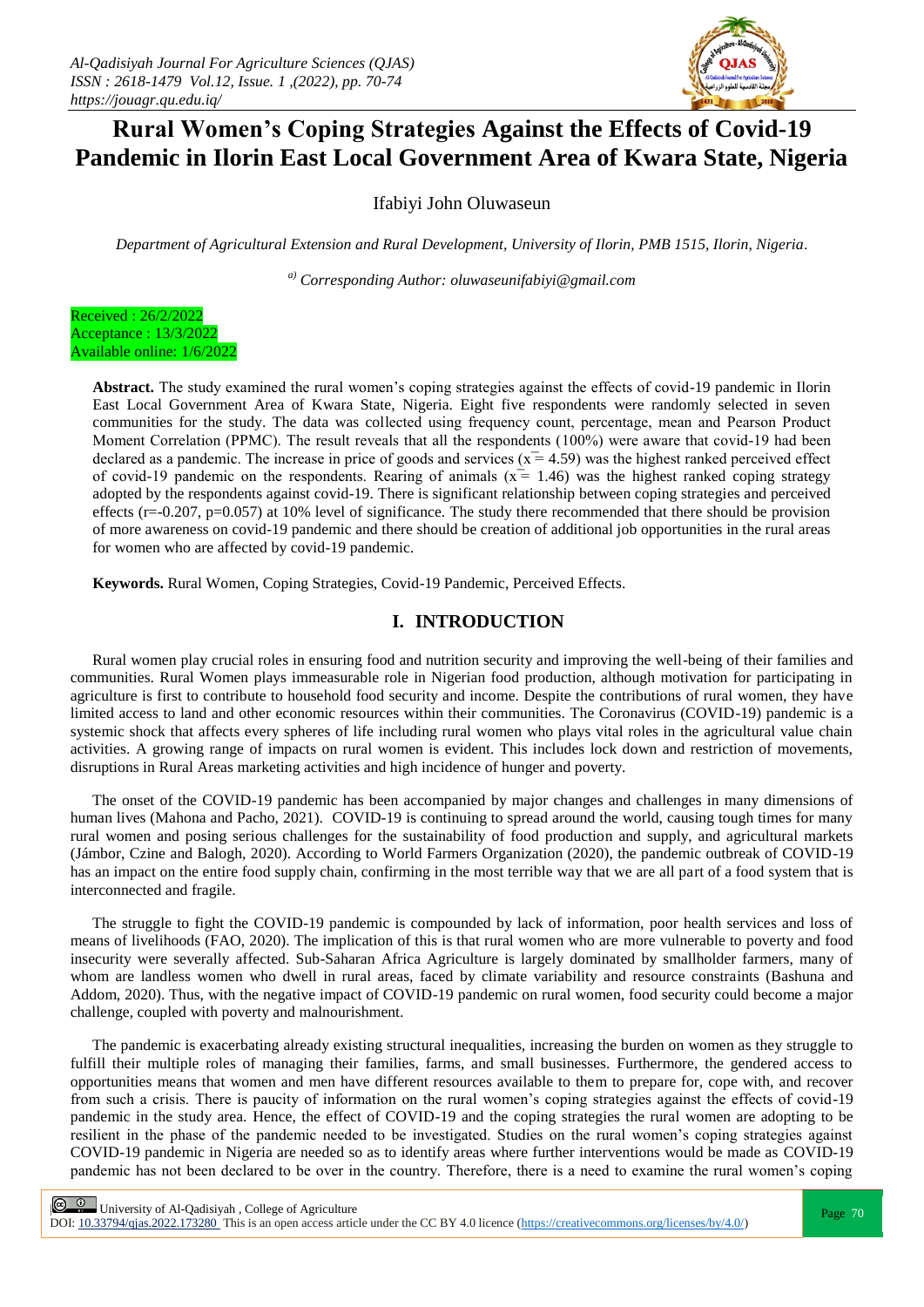

strategies against the effects of covid-19 pandemic in Ilorin East Local Government Area of Kwara State, Nigeria. The main objective of this study was to examine the rural women's coping strategies against the effects of covid-19 pandemic in Ilorin East Local Government Area Kwara State, Nigeria.

#### **The specific objectives were to:**

- 1. Identify the Bio-security measure used to prevent covid-19 by the respondents in the study area
- 2. Assess the rural women' knowledge of Covid-19 pandemic in the study area.
- 3. Determine the Perceived Effects of Covid-19 pandemic of the respondents in the study area.

4. Identify the Coping Strategies used by the respondents against the Effects of Covid-19 Pandemic in the study area. **Hypothesis of the Study**

Ho<sub>1</sub>: There is no significant relationship between the Perceived Effects of Covid-19 pandemic and coping strategies used by the respondents against the effects Covid-19 Pandemic.

# **II. METHODOLOGY**

This study was carried out in Ilorin East Local Government Area of Kwara State, Nigeria. The population for the study consists of eighty-five (85) rural women who were randomly selected from seven (7) rural communities in Ilorin East Local Government Area of Kwara State, Nigeria. The rural communities are Oke-ese, Eleko, Oke-oyi, Agbede, Abeyangi, Panada and Apado. The Bio-security measures was determined using a 3-point likert typed scale, where Never=1, occasionally  $=2$ and Always =3. To determine the knowledge of rural women on covid-19 pandemic, a scale of Yes and No was used where  $Yes = 1$  and  $No = 0$ . The perceived effect of Covid-19 pandemic on rural women was measured using a 5-point likert-typed scale, where Strongly Disagreed  $=1$ , Disagreed  $=2$ , Undecided  $=3$ , Agreed  $=4$  and strongly agreed  $=5$ . The coping strategies used by rural women against the effects of covid-19 pandemic was measured using a 3-point likert typed scale, where Not used =1, Rarely used =2, Always used =3. Data were analysed using frequencies, mean, percentages and Pearson Product Moment Correlation (PPMC).

| <b>TABLE 1.</b> Bio-security Measures of the Respondent. |                                      |                                    |                      |                |
|----------------------------------------------------------|--------------------------------------|------------------------------------|----------------------|----------------|
| <b>Never</b><br>$(\text{freq}\%)$                        | <b>Occasionally (freq)</b><br>$\%$ ) | <b>Always</b><br>$(\text{freq}\%)$ | <b>Mean</b><br>score | Rank           |
| 4(4.7)                                                   | 25(29.4)                             | 56 (65.9)                          | 1.61                 | 3              |
| 28 (32.9)                                                | 33 (38.8)                            | 24(28.2)                           | 0.95                 | 9              |
| 4(4.7)                                                   | 25(29.4)                             | 56 (65.9)                          | 1.61                 | 3              |
| 7(8.2)                                                   | 28 (32.9)                            | 50 (58.8)                          | 1.50                 | 5              |
| 13 (15.3)                                                | 28(27.1)                             | 49 (57.6)                          | 1.42                 |                |
| 10(11.8)                                                 | 30(35.3)                             | 45 (52.9)                          | 1.41                 | 8              |
| 8(9.4)                                                   | 14(16.5)                             | 63(74.1)                           | 1.65                 | $\mathfrak{D}$ |
| 5(5.9)                                                   | 18 (21.22)                           | 62 (72.9)                          | 1.67                 |                |
| 11(12.9)                                                 | 25(29.4)                             | 49 (57.6)                          | 1.45                 | 6              |
| 64(75.3)                                                 | 17(20.0)                             | 4(4.7)                             | 0.29                 | 10             |
|                                                          |                                      |                                    |                      |                |

## **III. RESULTS AND DISCUSSION**

**Sources: Field Survey 2020**

The result in table 1 reveals that the avoid hugging people  $(\bar{x}=1.67)$  was the highest ranked bio-security measure, avoid shaking of hands ( $\bar{x}$  = 1.65) was the second ranked bio-security measure and maintaining of social distance and wearing of mask ( $\bar{x}$  = 1.61). This result implies that the most frequently used biosecurity measures by the respondents was to avoid hugging, avoid shaking of hands, and maintaining of social distance and wearing of masks.

**TABLE 2.** The Respondents' Knowledge of Covid-19 Pandemic

| <b>Knowledge statement</b>                                                                               | <b>Frequency</b> | Percentage | <b>Mean Score</b><br>(S.D) | Rank |
|----------------------------------------------------------------------------------------------------------|------------------|------------|----------------------------|------|
| 1. Aware that covid-19 has been cleared as a pandemic disease by WHO                                     | 85               | 100.0      | 1.00                       |      |
| 2. Covid-19 is a viral disease                                                                           | 84               | 98.8       | 0.99                       |      |
| 3. Covid-19 does not have a known cure for now                                                           | 81               | 95.3       | 0.95                       |      |
| 4. There is no link between covid-19 and 5G network                                                      | 42               | 49.4       | 0.49                       | 14   |
| 5. The main clinical symptoms of covid-19 are fatigue, fever, dry cough, and<br>loss of smell and tastes | 78               | 91.8       | 0.92                       | 8    |
| 6. Not all person with the virus develops the symptoms                                                   | 59               | 69.4       | 0.69                       | 12   |
| 7. Covid-19 spreads through respiratory droplets in the air from coughing<br>and sneezing                | 81               | 95.3       | 0.95                       |      |

**Page 71**<br>Page 71 | University of Al-Qadisiyah, College of Agriculture<br>
Page 71 | Page 71 | Page 71 | Page 71 | Page 71 | Page 71 | Page 71 | Page 71 | Page 71 | Page 71 | Page 71 | Page 71 | Page 71 | Page 71 | Page 71 |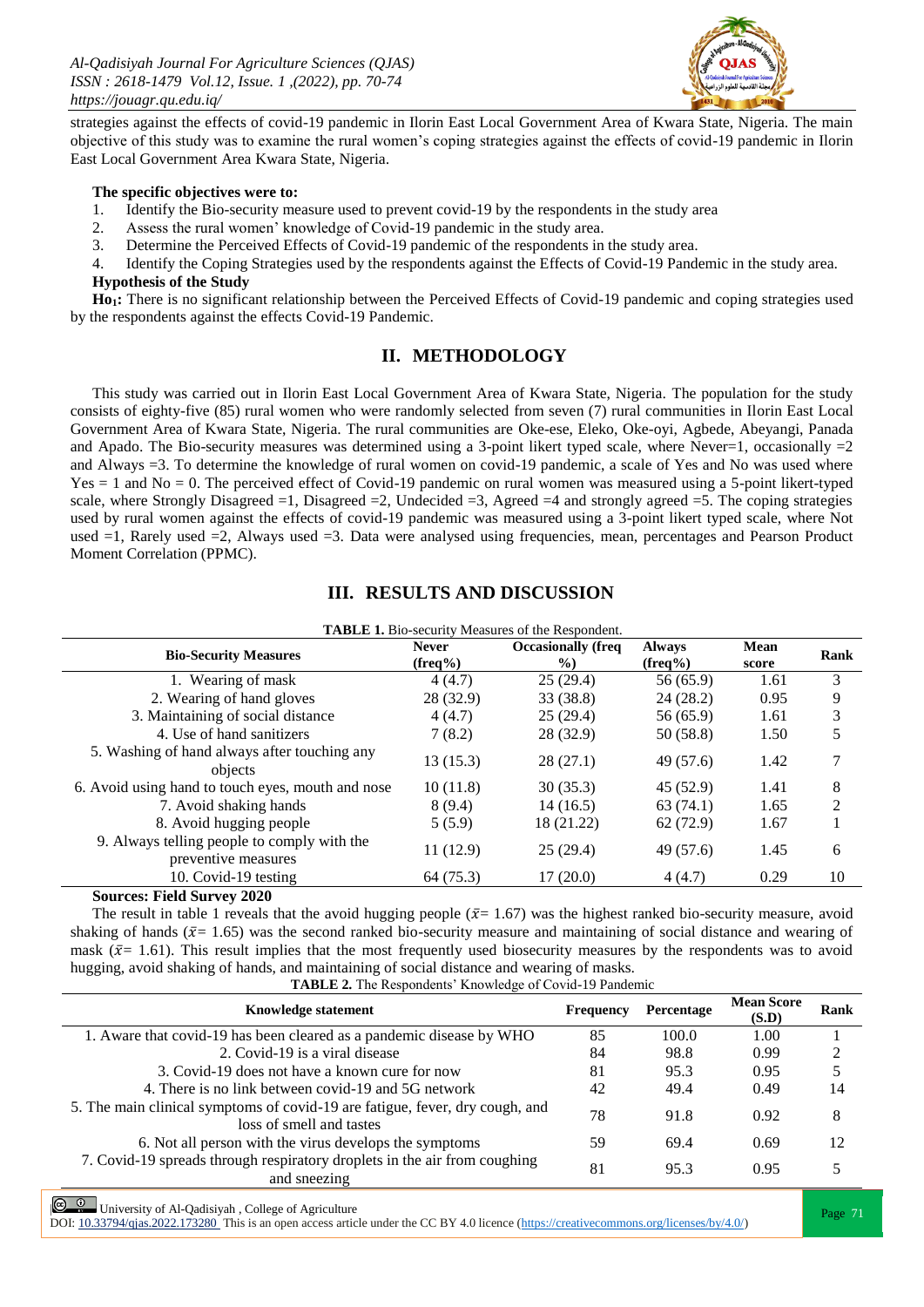| https://jouagr.qu.edu.iq/                                                                                                        |    |      |      |    |
|----------------------------------------------------------------------------------------------------------------------------------|----|------|------|----|
| 8. Covid-19 can be contacted through shaking of hand and hugging of<br>infected person                                           | 82 | 96.5 | 0.96 |    |
| 9. Use of facemask, observing personal hygiene and social distancing are<br>effective in preventing covid-19                     | 82 | 96.5 | 0.96 |    |
| 10. There is high mortality rate among the elderly and those with underlying<br>illness, liker hypertension, asthma and diabetes | 48 | 56.5 | 0.56 | 13 |
| 11. Supportive care is the current treatment                                                                                     | 72 | 84.7 | 0.85 | 11 |
| 12. Covid-19 affects people of all ages                                                                                          | 80 | 94.1 | 0.94 |    |
| 13. Incubation period of covid-19 is between $2 - 14$ days                                                                       | 78 | 91.8 | 0.92 | 8  |
| 14. Knows that farmers are part of essential people that should work during<br>$covid-19$                                        | 73 | 85.9 | 0.86 | 10 |

#### **Sources: Field Survey 2020**

The result in table 2 reveals that the awareness that covid-19 has been declared as a pandemic disease by World Health Organisation ( $\bar{x}$ = 1.00) was the highest ranked knowledge statement, the knowledge statement that covid-19 is a viral disease  $({\bar x}=0.99)$  was ranked second, the knowledge statement that covid-19 can be contacted through shaking of hands and hugging of infected person and use of facemask, observing personal hygiene and social distance are effective in preventing covid-19 ( $\bar{x}$ = 0.96) was ranked third, covid-19 spreads through respiratory droplets in the air from coughing and sneezing ( $\bar{x}$ = 0.95). This implies that there is high level of awareness of Covid-19 pandemic outbreak and the various means of contacting it among the respondents. There is need to educate people on covid-19 as FAO (2020) reported that lack of information hinders the fight against covid-19 pandemic.

| <b>TABLE 3.</b> Perceived Effects of Covid-19 Pandemic on Rural Women. |
|------------------------------------------------------------------------|
|------------------------------------------------------------------------|

| <b>Perceived Effects</b>                                                                                              |      | S.D  | <b>RANK</b> |
|-----------------------------------------------------------------------------------------------------------------------|------|------|-------------|
| 1.Reduced or loss of income                                                                                           | 4.46 | 0.84 | 3           |
| 2. High incidence of hunger/food insecurity                                                                           | 4.46 | 0.92 | 3           |
| 3. Makes many people depend on remittance and gift                                                                    | 3.75 | 0.95 | 12          |
| 4. Reduced crime rates in the rural areas                                                                             | 2.52 | 1.59 | 15          |
| 5. Increased poverty level in the rural areas                                                                         | 4.34 | 1.03 | 5           |
| 6. Increased health problem/challenges                                                                                | 3.80 | 1.08 | 10          |
| 7. Loss of job                                                                                                        | 3.88 | 1.04 | 9           |
| 8. There is increase in rural-urban migration in the rural areas                                                      | 2.72 | 0.97 | 14          |
| 9. There are movement restriction                                                                                     | 4.13 | 1.22 | 6           |
| 10. Increased in price of goods and service                                                                           | 4.59 | 0.82 |             |
| 11. Spend more on household's food consumption                                                                        | 4.48 | 0.77 | 2           |
| 12. Increase in food production                                                                                       | 3.92 | 1.41 | 8           |
| 13. Pandemic period encourages many people to go back to farming                                                      | 4.02 | 1.17 | 7           |
| 14. Rural health centre were refurbished and well equipped during the covid-19 pandemic<br>period                     | 3.76 | 1.01 | 11          |
| 15. Loss of small-scale rural business opportunities and outlets                                                      | 3.74 | 0.94 | 13          |
| Sources: Field Survey 2020, Likert Scale: Strongly Disagreed $= 1$ , Disagreed $= 2$ , Undecided $= 3$ Agreed $= 4$ , |      |      |             |

#### **Strongly Agreed = 5**

The result in table 3 reveals that the increase in price of goods and services ( $\bar{x}$ = 4.59) was the highest ranked perceived effect of covid-19 pandemic on the respondents, spend more on household's food consumption ( $\bar{x}$  = 4.48) was ranked second and reduced or loss of income and, high incidence of hunger and food insecurity ( $\bar{x}$  = 4.46) was ranked as the third highest ranked perceived effect of covid-19 pandemic on the respondents. This implies that high cost of goods and services, reduced or loss of income and food insecurity was the most severe effects of covid-19 pandemic on the respondents in the study area. The implication of this is that the rural women would experience food-insecurity and there would be high incident of poverty among the rural women. This result is in agreement with the findings of World Farmers Organization (2020) which reported that Covid-19 pandemic created several shocks that affected the world food system. Also, Siche (2020), reported that food demand and thus food security are greatly affected due to mobility restrictions, reduced purchasing power, and with a greater impact on the most vulnerable population groups.

The results in table 4 reveals that rearing of animals ( $\bar{x}$  = 1.46) was the highest ranked coping strategy adopted by the respondents against covid-19, change in lifestyle ( $\bar{x}$  = 1.44) was the second highest ranked coping strategy and taking additional job and labour opportunities ( $\bar{x}$ =1.39) was the third ranked coping strategy. This implies that covid-19 pandemic affected the means of livelihoods of the respondents that they had to find several ways of adjusting their lifestyle by seek additional ways of getting income. This result is in agreement with the findings of Prokopy *et al.*, (2015) who reported that different strategies needs to be taken to mitigate the negative effects of covid-19 on the people so as to achieve food security.

**Ho1:** There is no significant relationship between the Perceived Effects of Covid-19 pandemic and coping strategies used by the respondents against the effects of Covid-19 Pandemic.

Page 72 | University of Al-Qadisiyah , College of Agriculture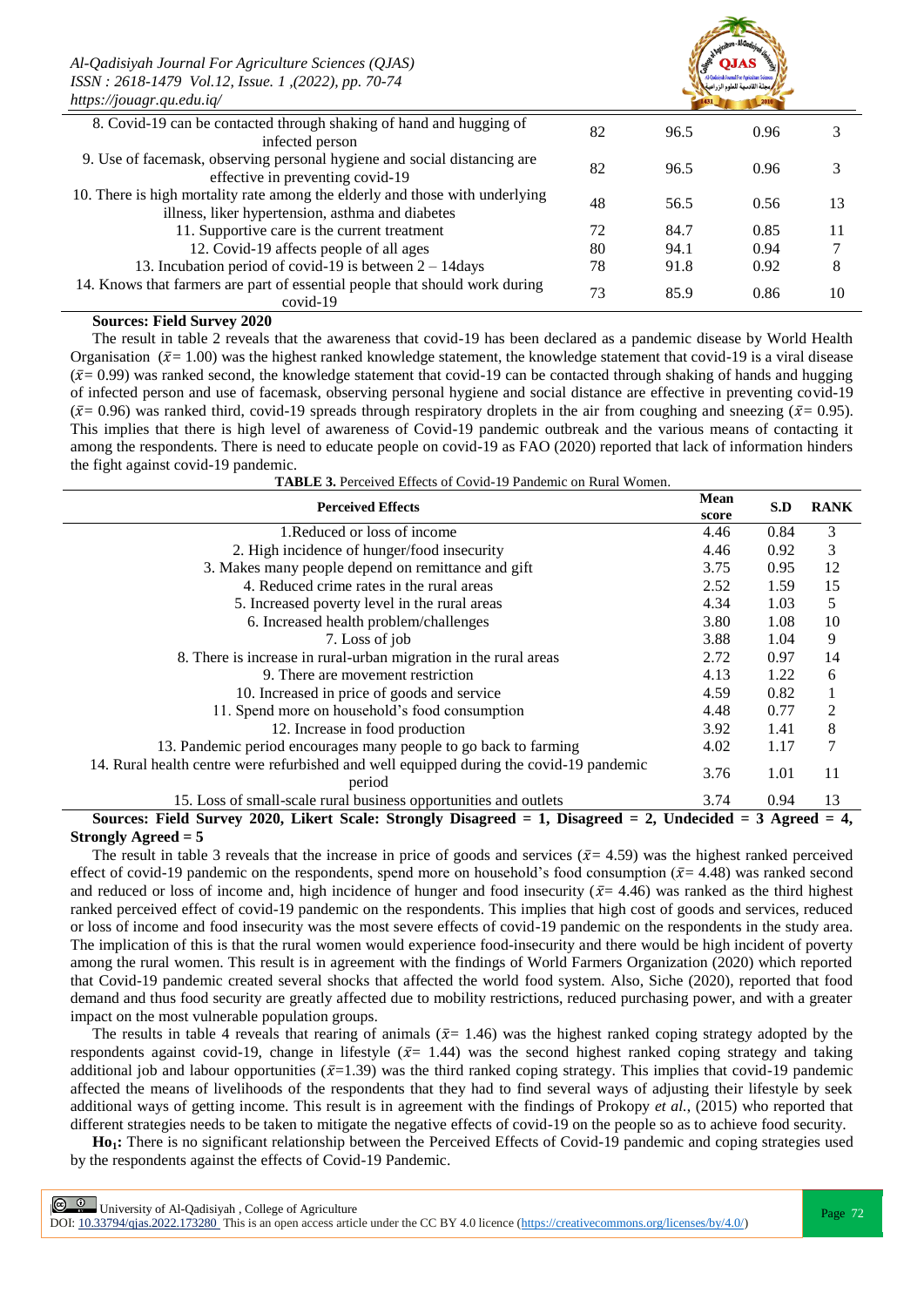*Al-Qadisiyah Journal For Agriculture Sciences (QJAS) ISSN : 2618-1479 Vol.12, Issue. 1 ,(2022), pp. 70-74 https://jouagr.qu.edu.iq/*



| $, p. , p.  \times n.$                                                                       |                               |                                         |                                         |               |              |
|----------------------------------------------------------------------------------------------|-------------------------------|-----------------------------------------|-----------------------------------------|---------------|--------------|
| TABLE 4. Coping Strategies used by the Rural Women against the Effects of Covid-19 Pandemic. |                               |                                         |                                         |               |              |
| <b>Coping Strategies</b>                                                                     | Not used<br>frequency $(\% )$ | <b>Rarely used</b><br>frequency $(\% )$ | <b>Always used</b><br>frequency $(\% )$ | Mean<br>score | <b>Ranks</b> |
| 1. Acquisition of new skills                                                                 | 26(30.6)                      | 31(36.5)                                | 28 (32.9)                               | 1.02          | 6            |
| 2. Reducing prices of farm produced goods to<br>motivate the buyers                          | 34(40.0)                      | 18(21.2)                                | 33 (38.8)                               | 0.99          | 8            |
| 3. Borrowed money from family, friends and<br>neighbours                                     | 26(30.6)                      | 31(36.5)                                | 28 (32.9)                               | 1.02          | 6            |
| 4. Change in lifestyle (looking for cheaper<br>alternatives and prioritize spending)         | 9(10.6)                       | 30(35.3)                                | 46(54.1)                                | 1.44          | 2            |
| 5. Depends on palliative and gifts from<br>government and individuals                        | 39(45.9)                      | 29(34.1)                                | 17(20.0)                                | 0.74          | 9            |
| 6. Sales of property                                                                         | 57(67.1)                      | 16(18.8)                                | 12(14.1)                                | 0.47          | 10           |
| 7. Sales of livestock and farm produce                                                       | 29(34.1)                      | 8(9.4)                                  | 48 (56.5)                               | 1.22          | 5            |
| 8. Cultivation of crops                                                                      | 27 (31.8)                     | 8(9.4)                                  | 50(58.8)                                | 1.27          | 4            |
| 9. Rearing of animals                                                                        | 19 (22.4)                     | 8(9.4)                                  | 58 (68.2)                               | 1.46          |              |
| 10. Taking additional job and labour<br>opportunities                                        | 13(13.3)                      | 26(30.6)                                | 46(54.1)                                | 1.39          | 3            |

**Sources: Field Survey 2020**

|  | TABLE 5. The result of Correlation between Coping Strategies and Perceived Effects of Covid-19 Pandemic |
|--|---------------------------------------------------------------------------------------------------------|
|--|---------------------------------------------------------------------------------------------------------|

| Variable                                                                                            | R value | P value | Remark |
|-----------------------------------------------------------------------------------------------------|---------|---------|--------|
| Coping strategies and Perceived Effects of Covid-19 Pandemic -0.207 <sup>xx</sup> 0.057 Significant |         |         |        |
|                                                                                                     |         |         |        |

## **XX – significant at 10%**

The result in table 5 reveals that there is an inverse relationship between coping strategies and perceived effects of covid-19 pandemic (r=-0.207, p=0.057) at 10% level of significance. This implies that the higher the coping strategies against the effects of covid-19 pandemic, the less the effects of covid-pandemic on the respondents in the study area. This implies that the coping strategies are effective in cushioning the negative effects of covid-19 pandemic on the respondents.

## **CONCLUSION**

Based on the findings of this study, the study concluded that the most frequently used biosecurity measures by the respondents was to avoid hugging, avoid shaking of hands, and maintaining of social distance and wearing of masks. The high cost of goods and services, reduced or loss of income and food insecurity was the most severe effects of covid-19 pandemic on the respondents in the study area. Rearing of animals, change in lifestyle and taking additional job and labour opportunities were the main coping strategies used by the respondents in the study area.

## **RECOMMENDATION**

- 1. There should be further creation of more awareness and provision of health education to the rural women on the covid-19 pandemic.
- 2. There should be provision of welfare support inform of food supply, health care services, farming inputs and grants to rural women.
- 3. Government should create more job opportunities for the rural women.

## **REFERENCES**

- 1. Bashuna, S. D. and Addom, B. (2020). Digital agriculture to help Africa through coronavirus. Retrieved 17/7/2020 from [www.cta.int/en/profile/benjamin-addom-sid03497b7ae-0fcf-4b8d-8c56-bb4b1fd0876a.](http://www.cta.int/en/profile/benjamin-addom-sid03497b7ae-0fcf-4b8d-8c56-bb4b1fd0876a)
- 2. Food and Agriculture Organization (FAO) (2020). Extension and advisory services: at the frontline of the response to COVID-19 to ensure food security. Rome.<https://doi/10.4060/ca8710en>
- 3. Ivanov, D. (2020). Predicting the impacts of epidemic outbreaks on global supply chains: a simulation-based analysis on the coronavirus outbreak (COVID-19/SARS-CoV-2) case. *Transportation Research Part E*.: *Logistic and Transportation Review,* 136:101922[. https://doi.org/10.1016/j.tre.2020.101922](https://doi.org/10.1016/j.tre.2020.101922)
- 4. Jámbor, A., Czine, P. and Balogh, P. (2020). The Impact of the Coronavirus on Agriculture: First Evidence Based on Global Newspapers. *Sustainability*, 12(4535): 1-20.
- 5. Mahona, P, Pacho T (2021). Reshaping education in the post- COVID-19 pandemic in Africa. Afri. Res. J. Educ. Soc. Sci. 8(3):13-26.
- 6. Prokopy, L. S., Carlton, J. S., Arbuckle, J. G., Jr., Haigh, T., Lemos, M. C., Mase, A. S., . . ., Power, R. (2015). Extension' s role in disseminating information about climate change to agricultural stakeholders in the United States. Climatic Change, 130(2), 261–272.

 $\boxed{\odot}$   $\odot$  University of Al-Qadisiyah, College of Agriculture<br>  $\boxed{\qquad}$  Page 73